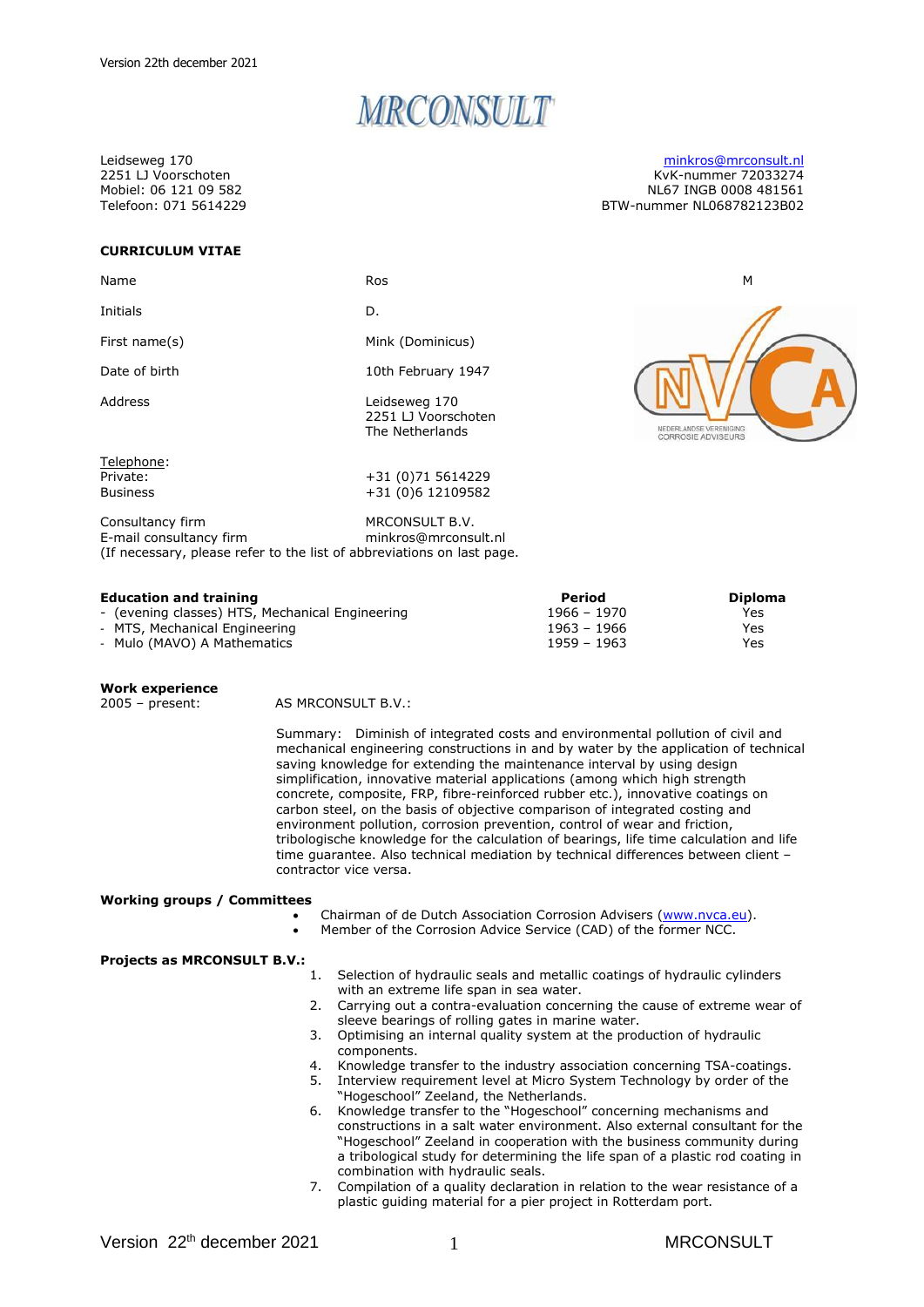- 8. Advice ad the choice and life span determination of guiding and sleeve bearing constructions and corresponding bearing surfaces for vertical lift gates and locks.
- 9. External assessor of a research report concerning bubble formation in ceramic rod coatings that was drawn up by a third party on behalf of the *Rijkswaterstaat* (RWS), Construction Division.
- 10. Knowledge transfer in relation to TSA-coatings versus CUI (corrosion under insulation).
- 11. Knowledge transfer to Rijkswaterstaat in relation to metal-layers for the pistons-rods of the lock-doors of the Maeslantkering.
- 12. Design guide / Material-selector for constructions in and at marine water concerning constructions of Rijkswaterstaat.
- 13. Knowledge transfer to Rijkswaterstaat in relation to problems in the Netherlands of ceramic covers on piston-rods, the solutions and the execution of solutions.
- 14. Knowledge transfer concerning the seals for the hydraulic cylinders of the Oosterscheldekering in relation to stick-slip and wear.
- 15. Give of dozens recommendations for the Corrosion Advice Service (CAD) of the NCC.
- 16. Tribological knowledge transfer for a producer of plastic metal covers on piston-rods.
- 17. To calculate and reporting the friction, wear and temperature increase of sliding-surfaces in a prototype distortion machine, recommends and measuring setting up the test program at the material choice.
- 18. Essays and presenting knowledge about the life time of seals and rod coatings of the hydraulic cylinders of the Stormvloedkering Oosterschelde.
- 19. Investigation to control the availability of a locking complex concerning corrosion damage as a result of failing cathodic protection.
- 20. Recommendation at the material choice and quality guarantee of the life time at the convalescence of a piping system in a cooling central as a result of corrosion of stainless steel piping system and its components; also an investigation to suppression of algae in the system.
- 21. Recommendation for the choice of coatings for sliding surfaces of bars for lock applications in marine water.
- 22. Checking of the document concerning the inflatable storm surge barrier Ramspol.
- 23. Recommendation at a programme of a study day concerning very high strength concrete in comparison to other application possibilities of materials.
- 24. Troubleshooting as a result of sticks lip in a head turn point of a bascule bridge.
- 25. Troubleshooting as a result of friction increase at sliding gates and giving recommendations.
- 26. Essays integrated costing and environment pollution of guidance constructions for the ship entrance to sluice locks.
- 27. Contributions to bridge floor solutions.
- 28. Troubleshooting as a result of violent wear at gate valve drive and giving solutions directions.
- 29. Research and recommendation of material alternatives for sliding bearings and bar coatings of mitre gates in relation to construction alternatives and life times.
- 30. Recommendation concerning the wear of seals in combination with corroded sealing surfaces.
- 31. Constructive comparison of guidance systems at floating bollards in locks.
- 32. Recommendation concerning stick slip problems at a slap bridge.
- 33. Essays integrated costing and environment pollution comparison of alternative ship guidance constructions among which GVK.
- 34. Stagier coach on behalf of valves of high strength concrete.
- 35. Recommendation concerning the choice of sealing en rod coatings at hydraulic cylinders as a result of leakage problems.
- 36. Recommendation concerning the control and maintenance of cooling plants.
- 37. Recommendation concerning the convalescence the bond strength of TSA on sheet piling.
- 38. Inspection and reporting heat exchanger cooling plant with regard to the maintenance, corrosion, corrosion prevention, growth prevention and material choice.
- 39. Quality check on the supply of a FRP piping system for a cooling plant.
- 40. Essays evaluation plan with regard to TSA-applications at Rijkswaterstaat as a starting point for conserve choices.
- 41. Study to the corrosion protecting time and erosion life time of coatings for pump sealing.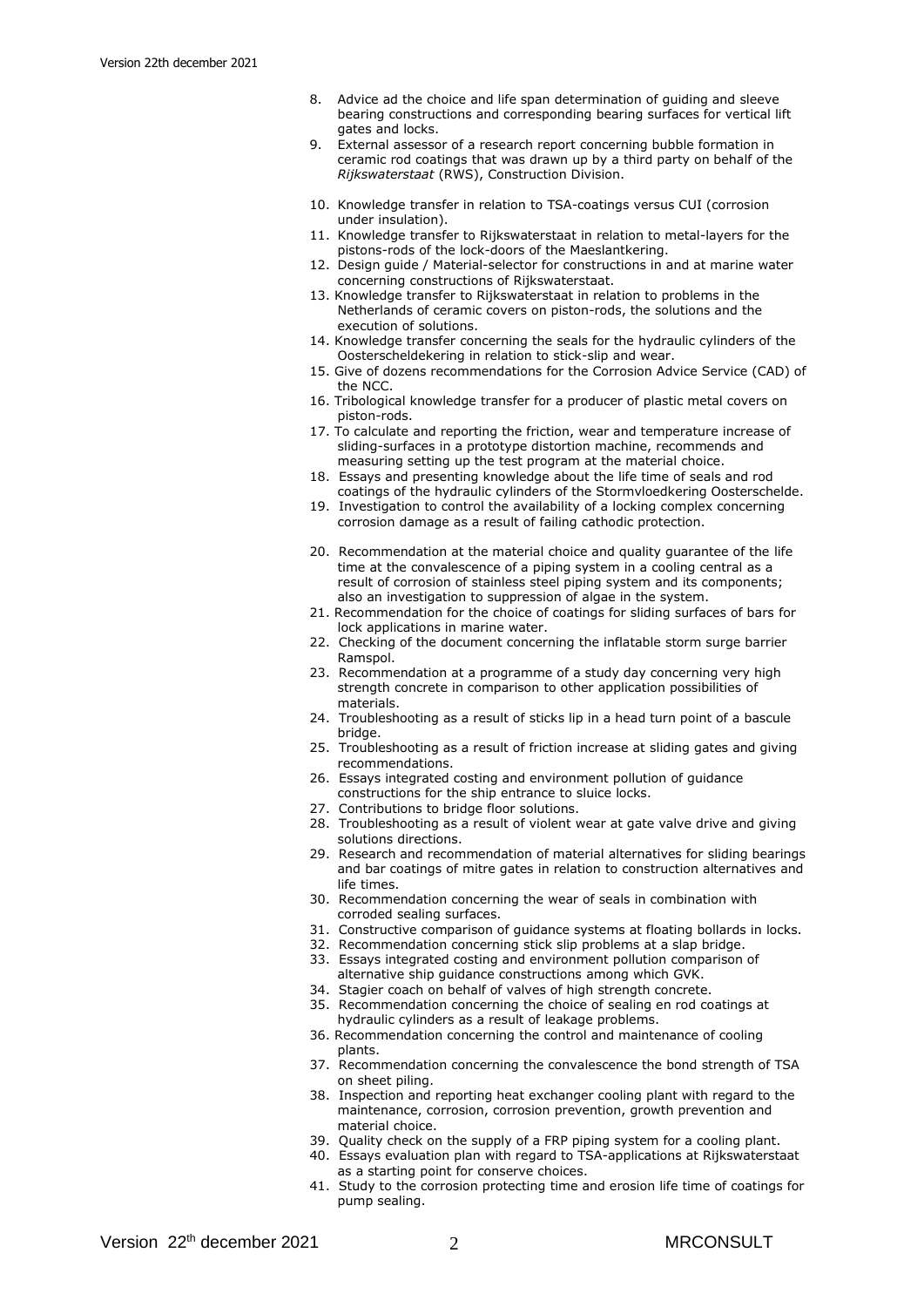- 42. Recommendation of conserve alternatives and integrated cost for a steel bridge.
- 43. Research, recommendation and reporting with regard to corrosion SS control panel in the air for elevators.
- 44. Recommendation and reporting with regard to the bearing of mitre gates in Limburg.
- 45. Recommendation and reporting with regard to the material choice for a guidance construction for a bicycle bridge of FRP.
- 46. Recommendation concerning saving knowledge by application of tribology and conserve knowledge by use of FRP.
- 47. Recommendation and reporting about the decrease off thickness of flow conductance plates of carbon steel.
- 48. Recommendation and reporting of innovative actions for cost saving, cost control and lengthening of the maintenance interval for a provincial administrator of locks and bridges among which FRP.
- 49. Recommendation and reporting for reducing the consequence costs at maintenances the bridge deck of a town bridge by means of innovative bridge alternatives among which FRP.
- 50. Recommendation and reporting for the material choice, construction and life time of a gate valve guidance.
- 51. Recommendation and reporting for the guidance of a milling machine for the production of wind mill masts.
- 52. Recommendation by the designing of a glass-fibre-reinforced plastic (FRP) water barrier.
- 53. Recommendation and reporting of the life time and integral costs of guidance alternatives for the rolling gates of the inter pacific locks of Panama.
- 54. Troubleshooting, recommendation and reporting as a result of corrosion on knife pattern holders in link castes.
- 55. Second opinion for the material choice of the propeller bearing for the energy generation by water.
- 56. Contributions to brainstorming for energy and water saving lock principles.
- 57. Recommendation for the design of sub marine boats to prevent corrosion.
- 58. Request to conciliation at dispute between assignees.
- 59. Troubleshooting as a result of corrosion in a piping system of a water purification installation.
- 60. Tribological recommendation for a friction poor maritime conductance under extreme surface pressure at the off-shore applications.
- 61. Check on the re-design of a sliding lock gat with hydrostatic support in Amsterdam.
- 62. Second opinion concerning the life time of chain conserve systems for Rijkswaterstaat.
- 63. Extension of the requirements thermal coatings NBD 10300 with galvanic coatings, trans ceramic coatings en welded coatings with a guaranteed life time of minimum 10 years in marine water and for life time up to 50 years.
- 64. Stipulate of reviewed wear factors of the sliding shoes and UHMWPE sliding tracks of the locks of Hansweert after 25 year commissioning, and establish convalescence recommendation of the sliding shoes for Rijkswaterstaat.
- 65. To describe test elaboration, establishes research programme, accompanies and reporting TNO-prototype-investigation of support bearing of plastic for mitre gates for Rijkswaterstaat.
- 66. Contributions to brainstorming for designing collision safe lock doors.
- 67. Design and calculation life time support bearing of lock gate concerning wear and corrosion.
- 68. Recommendation for the landing construction of light chip Goeree.
- 69. Essays of a material choice directive for pump material and pump sealing.
- 70. Essays programme of requirements for the upgrade of existing ship guiding constructions and building new innovative ship guiding constructions including calculating the integral costs and environmental pollution per meter construction and per module.
- 71. Presentation of knowledge for the extending of maintenance intervals for several administrators of locks in the Netherlands and Belgium.
- 72. Completing reference document administrator with knowledge for perceptible extending maintenance intervals of movable parts in bridges and locks.
- 73. Counter-evaluation reporting and recommends concerning the sliding shoes of hydrofeet.
- 74. Analysing and recommending concerning the corrosion of steel parts of baffle shooting for of Defence.
- 75. Analysing, recommending and calculating the life time of support bearings for the mitre gates of locks in Friesland.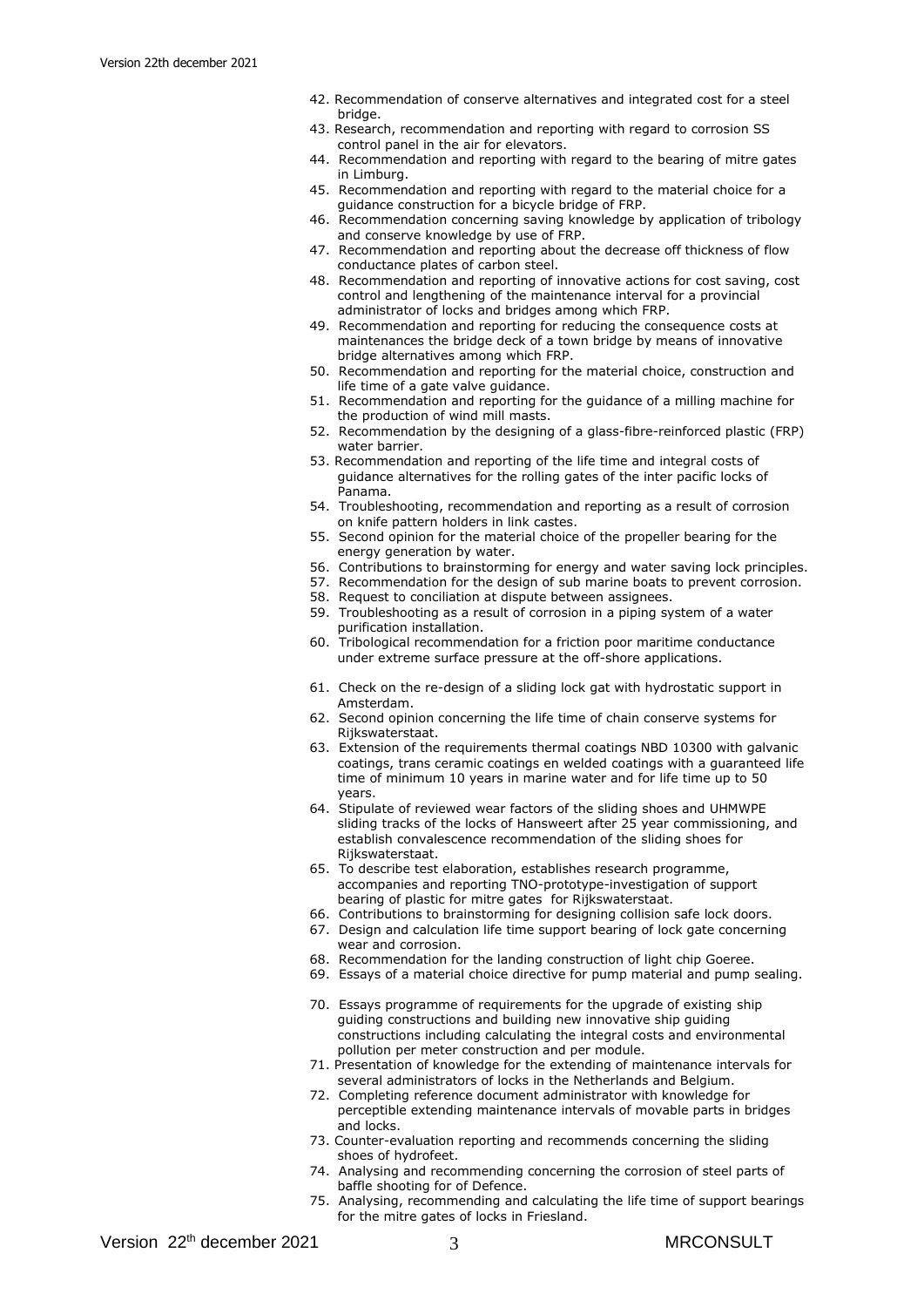- 76. Stagier coach concerning innovative ship guiding constructions to locks.
- 77. Essays design document with saving knowledge for plastic bearings to locks in Belgium.
- 78. Recommendation and calculating the life time of shuttle bearings in locks at Antwerp.
- 79. Recommendation concerning the hydro guidance of lock gates as an alternative for rolling gates.
- 80. Analysing and advising concerning corrosion to gas stations.
- 81. Check of life calculation of a pivot bearing of plastic in Limburg.
- 82. Accompaniment and presentation of knowledge in prototype testing to prototype testing of pivot bearings of plastic.
- 83. Supervise graduate research related to an innovative ship guiding system.
- 84. Presenting of knowledge concerning the low cost design of civil and mechanical structures and (sea) water.
- 85. Advising and calculating the service life time of the bearings of miter gates in Groningen.
- 86. Troubelschooting of the bearing of miter gates South Holland.
- 87. Counseling and checking of construction and life time of the plastic bearings of miter gates in South Holland.
- 88. Troubleshooting concerning the cardanic bearings of hydraulic driving systems of miter gates.
- 89. Testing document serving calculating spherical plain bearings in gimbal bearings for drives of lock gates .
- 90. Contributing to the development and material choices for corrosion prevention, sealing and thermal design aspects of lamps for application in seawater for cultivating fish in a natural environment , including test design and reporting .
- 91. Advise, calculating and reporting the service time of the bearings in the miter gates in the Zuid Willemsvaart .
- 92. Advise and reporting on behalf of the extension of service time of chafing chute suspensions , the testing and processing of test results to wear factors for the calculation of practical service times
- 93. Presentation of knowledge about the cathodic protection of piling in seawater and saving knowledge for designing and maintaining of civil and mechanical constructions in general .
- 94. Advice on to demonstrate the occurrence mutual contact of the cable drive of a lifting bridge.
- 95. Research, analysis, interpretation and restoration advice (troubleshooting) because of severe corrosion phenomena in a relatively new lock in combination with a provisional restoration advice on to improper functioning upper bearings of miter gates and supplemented with availability recommendations of the upper bearings and thrust bearings of miter gates and the sliding valve guiding.
- 96. Consultancy serving the internal seal contact pressure and friction in the steering gear considering expansion, deformation and temperature variations.
- 97. Technical mediation and counselling about possible tangential steel cables kabelverseizing a lift.
- 98. Advice for maintenance preventive vertical guidance and centering of a new table bridge.
- 99. Inspection of rubber bearing blocks under viaducts of highways in the provinces Zeeland and North Holland.
- 100. Technical mediation and advice regarding contractor serving the life time of rubber sliding bearing supporting a concrete bridge.
- 101. Research and plan to extend of the number of bending cycles of coated tension springs for the automotive industry.
- 102. Research and advice to extend the life time / durability of steel cables for bridges for lower total costs, including economical costs and environmental impact.
- 103. Research and advice on to extend the life time of main bearings in compressors.
- 104. Variants study, mediation and advice concerning self lifting ship guidings in a river bend.
- 105. Obtaining patent and licensee of a maintenance free cable fender construction with low total costs.
- 106. Research on the corrosion and life time of pump impellers and pump housings; making of a LCC cost comparison for the material advice concerning the pump impeller based on the total costs.
- 107. Advice to demonstrate remaining life time of glass fibre reinforced (FRP) poles for the landing lights of an international airport.
- 108. Advice to extend the life time of the bearings on the rod and bottom side of hydraulic cylinders to drive a drawbridge.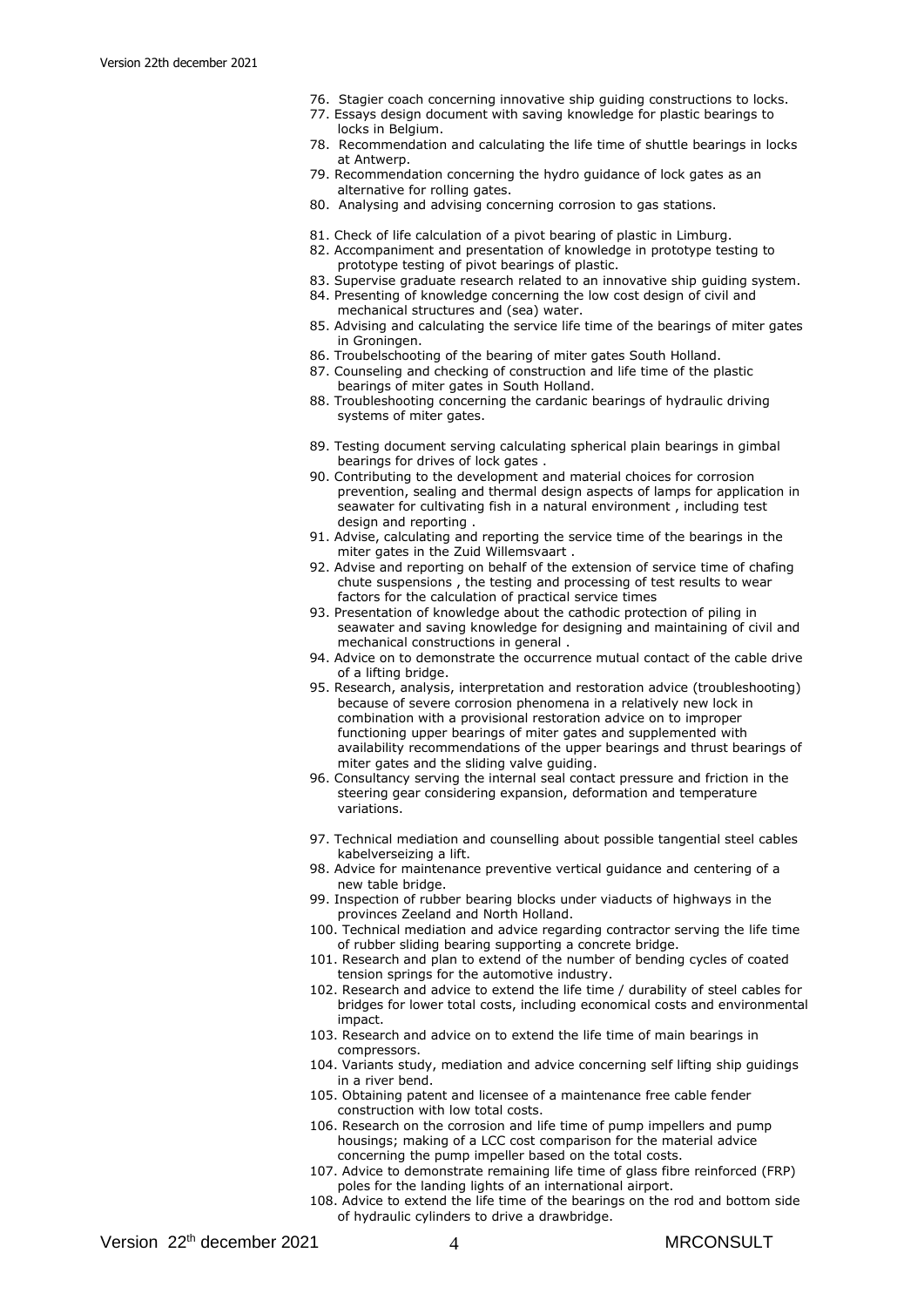- 109. Advice by a basic document with the material combinations and friction coefficients for sliding formwork.
- 110. Corrosion research and advice on pressure sensors in ballast tanks of the gates of a sea lock.
- 111. Initiation research and plan to extend the life time and to increase the availability of the gates of airlocks in a nuclear reactor.
- 112. Advice, test and calculation of the vertical guide, bearings and centering of table bridges in Delft.
- 113. Advice and tribological protoype-investigation for arguably extend of the life time of coatings on tension springs in roofs of cars.
- 114. Advice and control of the ship-guiding and bearing of the self inflating ship guidance in the secondary gully in the river Waal at Nijmegen.
- 115. Advice concerning the wheel guiding of the Clevering gate at Lauwersoog.
- 116. Advice concerning the gate guiding and preservation of the new sea lock
- IJmuiden (tender phase). 117. Advice concerning guidance and preservation of gate slides in seawater at Bristol Port.
- 118. Advice concerning the maintenance strategy towards GRP masts landing on Schiphol airport.
- 119. Advice concerning hydro guidance of the Prince Willem Alexander Lock at Schellingwoude.
- 120. Advice concerning the pivat bearings of the Koninginnensluis at Nieuwegein.
- 121. Advice concerning material choice, life time and certification mooring buoy bearings in the ports of Rotterdam.
- 122. Advice concerning the hydro guidance of the Prince Willem Alexander Lock at Schellingwoude.
- 123. Advice and design mooring buoys bearing concerning the renovation of the mooring buoys arsenal in the port of Rotterdam.
- 124. Providing a judment for a legal organization concerning damage and color-release of pool walls.
- 125. Advice for extending the life time of steel cables in water.
- 126. Advice for extending the life time of miter gates bearing Peulensluis.
- 127. Advice concerning wear control lock Delden, tender phase.
- 128. Pre study concerning corrosion aspects subfloor and outside reinforcement Maastunnel.
- 129. Advice constructive and temperature control of the hydraulic cylinder bearing Hogebrug Gorinchem.
- 130. Research and consultancy concerning extensive wear on the bearings of heat pumps.
- 131. Advice concerning corrosion and wear preventive designing and maintaining ship equipment's on sea ships.
- 132. Advice corrosion prevention concerning a new sea lock.
- 133. Recommendation extension of service life of (plastic) slide bearings in compressors and heat pumps in connection with bearing damage.
- 134. Recommendation for corrosion prevention for a new sea lock.
- 135. Advice on material selection of contact surface floating braking work on wear resistance and service life.
- 136. Advice regarding the material and location selection of the sliding guide for rotating lock doors.
- 137. Examination concerning tribo tests for measuring the wear factor and the static and dynamic friction coefficient of bearing material for RWS and civil applications.
- 138. Mediation and advice on sticky slip, wear and corrosion of sliding and sliding guidance in seawater.
- 139. Demonstrate the extension of the useful life of soft cable wheels by means of optimization of greasing interval: mediation of contractor client.
- 140. Research and advice on corrosion of rod coatings in a highly corrosive environment: mediation of contractor - client.
- 141. Draw up comparison of conductor variants of floating windows in lock chambers with regard to the useful life and integral costs.
- 142. Advise owner of a paddle pumping station concerning wear and stickslip in a dental coupling.
- 143. Updating RWS requirements with approval and rejection criteria with respect to the life time of rod and shaft coatings with corrosion and wear as failure mechanisms.
- 144. Follow-up research and advice regarding corrosion of rod coatings in a highly corrosive environment: mediation contractor - client.
- 145. Investigation for alternative sheet for inflatable dams with production simplification and dam height control.
- 146. Advice concerning tube support in cargo vessels.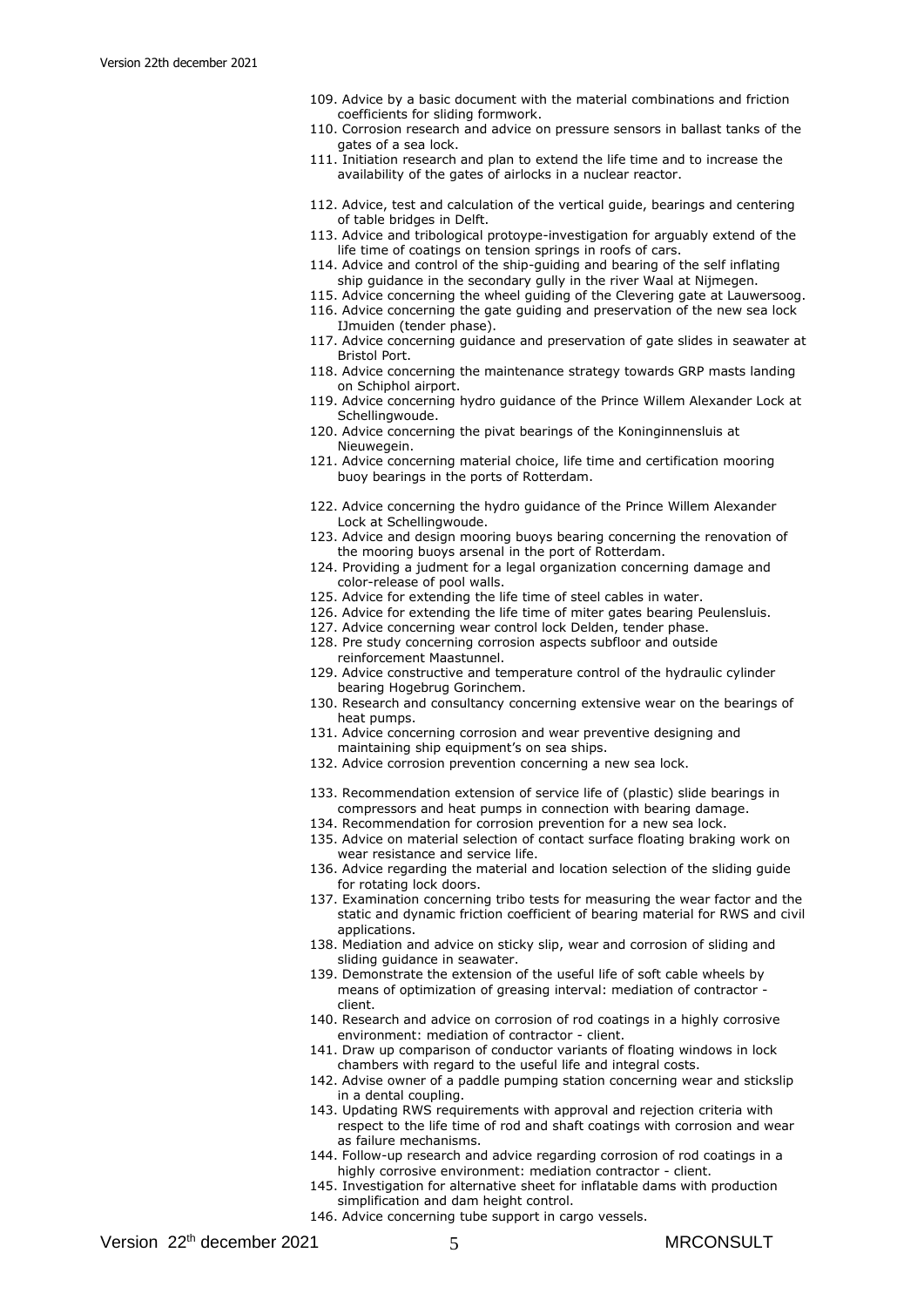|        |  | 147. Advice on corrosion of stainless steel lifting tubes in of lock gates in sea |  |  |  |  |  |
|--------|--|-----------------------------------------------------------------------------------|--|--|--|--|--|
| water. |  |                                                                                   |  |  |  |  |  |

- 148. Drawing up a table with recommendations regarding corrosion, friction and wear for achieving the required service life of the guidances and moving parts of the New Sea Lock Terneuzen.
- 149. Troubleshooting, research and advice regarding stickslip in rotating parts and damage of hydraulic cylinder rods of the temporary bridge bridge Westknollendam.
- 150. Investigation and inventory of dominant causes of failure and inspection techniques to prevent unespected unavailability of RWS artworks.
- 151. Troubleshooting, research and advice concerning the overhanging lock gate of the Julianasluis Gouda by moving the pivot bowl holder.
- 152. Troubleshooting, research and advice with regard to the sliding support of the cylinder jackets due to oil leakage from the hydraulic cylinders Hagestein, Driel and Amerongen.
- 153. Troubleshooting, research and advice for the sealing of the Bouwhuisbrug concerning an anti-desiccation project.
- 154. Troubleshooting, research and advice with regard to the bearings, choice of materials, lubrication, wear and service life of paper rollers.
- 155. Design review for the Weurt locks with regard to a) bearing of the wheel sets of the roller doors due to wear, b) double locking gates due to leakage, c) preservation of cable drums and yokes of lift bridges due to corrosion by salt, d) cable lubrication of lift bridges, e) equator lubrication of counterweight lift bridges, e) pinion and gear lubrication lifting towers.
- 156 Troubleshooting, damage investigation groove formation in hydraulic cylinders i.r.t. stickslip, temperature rise with spherical bearings jamming and advice sliding bearings.
- 157 Advice sluice gate bearing Slikkendammersluis.
- 158 Troubleshooting, advice regarding gear damage and lubrication gear transmission lifting sluice lock Weurt Waal side east.
- 159 Troubleshooting due to jamming of the gates of the tidal sluice at Waterdunen: advice on the sliding materials, gate sealing and corrosion prevention.
- 160 Recommendations for sliding footbridges at the overnight harbor in Spijk .

# 2000 – 2005 **AS RESEARCH ENGINEER, CONSTRUCTION DIV.,** *RIJKSWATERSTAAT* **(RWS)**

|             | Development of knowledge and knowledge management processes in relation to<br>reducing integral costs and environmental tax of civil and mechanical<br>constructions and knowledge transfer by way of symposiums, as a lecturer for<br>PAO courses and by way of lectures within the RWS-scope and market as the<br>designing party. Knowledge development and exchange of knowledge as<br>chairman of the trade association Innovative Designs and Maintenance and of<br>CUR committees for a design proposal and background report VVK in civil<br>supporting structures and for setting out knowledge in relation to the design and<br>maintenance within the framework of Life Cycle Cost Management (LCCM). Also<br>research and setting out of knowledge for steel preservation by way of thermal<br>sprayed coatings including aluminium coatings, seals in hydraulic power and<br>setting out gained tribo-knowledge in civil and mechanical applications. |
|-------------|--------------------------------------------------------------------------------------------------------------------------------------------------------------------------------------------------------------------------------------------------------------------------------------------------------------------------------------------------------------------------------------------------------------------------------------------------------------------------------------------------------------------------------------------------------------------------------------------------------------------------------------------------------------------------------------------------------------------------------------------------------------------------------------------------------------------------------------------------------------------------------------------------------------------------------------------------------------------|
| 1990 - 1999 | Research engineer with Construction Division, Rijkswaterstaat (RWS) Technique<br>Development department (NIO), for the reduction of integral costs and<br>environmental tax of existing and new civil constructions by innovations in the<br>systems, material applications and organisation, and spreading knowledge<br>through information, in trade associations, committees, publications and<br>standardization.                                                                                                                                                                                                                                                                                                                                                                                                                                                                                                                                              |
| 1977 - 1990 | Technical engineer with the Rijkswaterstaat (RWS) Bridge department, from<br>1985 in cooperation with the Construction research, in the areas of design<br>simplification, tribology, plastic application and (hydrostatic) supports, guides<br>and seals of moveable water-control structures in civil constructions.                                                                                                                                                                                                                                                                                                                                                                                                                                                                                                                                                                                                                                             |
| 1968 - 1977 | Designing and calculating of Rijkswaterstaat (RWS) combination mechanical<br>engineering structures with the supervision of the construction of locks and<br>bridges and the execution of project-based tribological research on metals and<br>plastics.                                                                                                                                                                                                                                                                                                                                                                                                                                                                                                                                                                                                                                                                                                           |
| 1966 - 1968 | Draughtsman – constructor with <i>Duiker Apparatenfabriek</i> , industrial burner<br>installation equipment manufacturers.                                                                                                                                                                                                                                                                                                                                                                                                                                                                                                                                                                                                                                                                                                                                                                                                                                         |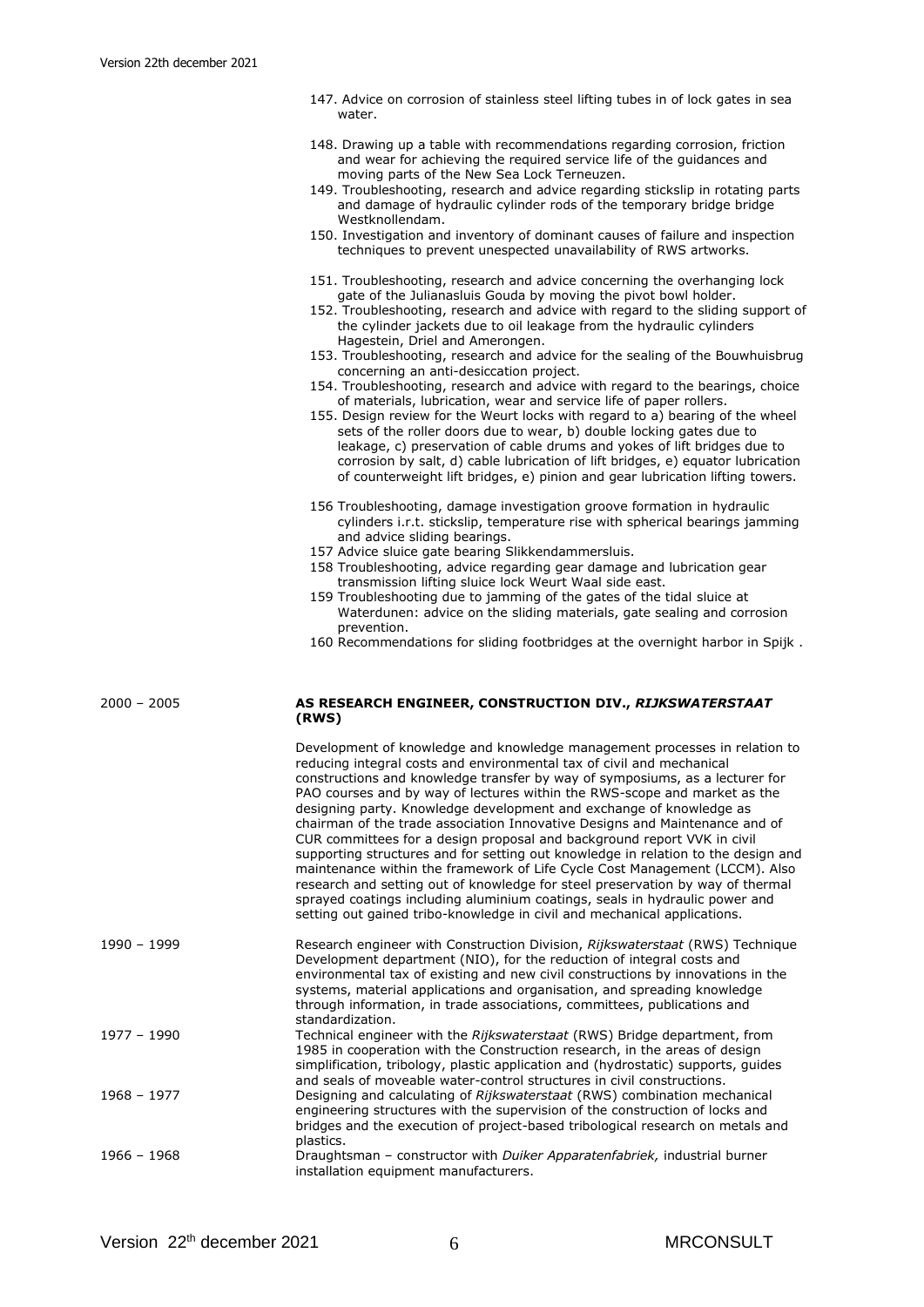# **Working groups / Committees**

- Advice concerning the germ capture project for reuse of non-vituperated products from thermosetting material.
- Chairman, trade association for Innovative Designs and Maintenance (to present).
- Chairman, CUR committee Design Proposal Fibre-reinforced Plastics (to present).
- NRK project, Fibre-reinforced plastic in civil-technical supporting structures
- Work group, plastic prestressing.
- Work group, Reliability Centred Engineering and Maintenance (RCEM).
- Thermal Spraying Committee (NIL).
- Study group, plastics (SMOZ/NCC) for the realisation of plastic lock gate.
- Trade association Joint Junctions and slide bearings.
- Trade association Mechanical Components.
- Work group, anti-icing.

#### **Given courses (from 2006 as MRCONSULT)**

|                          | Practice as corrosion laboratory without scaling effects $(1x)$ (IIR)                           | 2019 |
|--------------------------|-------------------------------------------------------------------------------------------------|------|
|                          | Practice as corrosion laboratory without scaling effects (1x) (IIR)                             | 2018 |
|                          | Practice as corrosion laboratory without scaling effects (2x) (IIR)                             | 2017 |
| $\blacksquare$           | Practice as corrosion laboratory without scaling effects (2x) (IIR)                             | 2016 |
| $\blacksquare$           | Lessons learned about hydro-support movable gates PWA-Lock for PIANC                            | 2015 |
| $\overline{\phantom{a}}$ | Practice as corrosion laboratory without scaling effects (2x) (IIR)                             | 2015 |
| $\blacksquare$           | Practice as corrosion laboratory without scaling effects (2x) (IIR)                             | 2014 |
| $\blacksquare$           | Practice as corrosion laboratory without scaling effects (2x) (IIR)                             | 2013 |
| $\blacksquare$           | Life time of plastics in technical applications in (sea)water (IIR)                             | 2012 |
| $\overline{\phantom{a}}$ | Extension of the requirements technical covers (NBD 10300) with among other things              |      |
|                          | transkeramische coatings (IIR)                                                                  | 2011 |
| $\blacksquare$           | Checking and monitoring of wear factor and life time against corrosion of technical coatings in |      |
|                          | a maritime environment (BIL/NIL welding symposium)                                              | 2011 |
| $\blacksquare$           | Organising and implementation of learning errors (IIR)                                          | 2009 |
| $\blacksquare$           | Designing and checking of civil constructions: new developments and materials; (PAO)            |      |
| $\blacksquare$           | Presentation innovation and maintenance interval at sealing and thermal coatings in a maritime  | 2009 |
|                          | environment (IIR)                                                                               |      |
| $\blacksquare$           | Presentation integral costs of thermal coatings under corrosive and sliding circumstances       | 2008 |
|                          | (BIL/NIL)                                                                                       |      |
| $\blacksquare$           | Presentation innovations for cost reduction with several materials and coatings among which     | 2007 |
|                          | high strength concrete (Concrete association)                                                   |      |
|                          | Presentation conserve mechanism TSA and integral cost comparison of alternatives (IIR)          | 2007 |
| $\overline{\phantom{a}}$ | Integral cost reduction with innovative materials in the civil engineering (PAO-co leader)      | 2005 |
| $\blacksquare$           | Technical innovations for the reduction of integral costs and environmental pollution of        | 2006 |
|                          | mechanical and civil engineering; PAO.                                                          | 2005 |
| $\blacksquare$           | Life span of seals and rod coatings (Platform Hydraulics symposium).                            | 2005 |
| $\overline{\phantom{a}}$ | Technical innovations for the reduction of integral costs and environmental pollution of        |      |
|                          | mechanical and civil engineering (CUR/ONRI/RWS symposium).                                      | 2004 |
| $\blacksquare$           | Technical innovations for the reduction of integral costs and environmental pollution of        |      |
|                          | mechanical and civil engineering (RWS symposium).                                               | 2003 |
| $\blacksquare$           | Fibre reinforced supporting structures (co course leader PAO).                                  | 2002 |
| $\blacksquare$           | Functional design of hydraulic engineering structures; new developments and materials (PAO).    | 2002 |
| $\blacksquare$           | Thermal sprayed aluminium coatings for the protection of steel in civil applications (Bond voor |      |
|                          | Materialenkennis (Society for Material Knowledge).                                              | 2002 |
| $\overline{\phantom{a}}$ | Aluminium spraying / Techniques of the future (Congress Metal Preservation KV Fosag-VMB-BS)     | 2002 |
|                          |                                                                                                 |      |

#### **Publications (from 2006 as MRCONSULT)**

- 2009 Ros (MRCONSULT); Feel self your maintenance pain; interview at IIR corrosion course; Oppervlaktetechnieken no. 2 - 2009 2006 Ros (*Rijkswaterstaat* (RWS) Construction Division / MRCONSULT); Van Ostayen TU Delft); *Land+Water*; Hydrostatic bearings for lock gates and sluices; Part 1: Support principles, monitoring results and practical experiences*; Land+Water* 1 / 2; February 2006. 2006 Ros (Rijkswaterstaat (RWS), Construction Division / MRCONSULT); Van Ostayen TU Delft); *Land+Water*; Hydrostatic bearings for sluice gates and sluice valves; Part 2: Design aspects, costs and application possibilities; *Land+Water* 3 / 4; April 2006. 2005 Ros, Ramaekers, De Munter; FME CWM publication; TSA coatings; Costs and design aspects; April 2005. 2005 Ros, De Wit; Life span of seals and rod coatings; *Aandrijven en Besturen*; February 2005. Zeestraten, Van der Veen; Ros; Detailed design of a draw bridge in ultra high strength concrete; Cement 2005/1. 2005 Ros; Research into coatings in constructions RWS; *Aandrijftechniek* no. 1; January 2005 2004 Ros; Symposium "Rod coatings of hydraulic cylinders"; wax covering load; *Aandrijftechniek* no. 11. November 2004. 2004 Life span of seals, rod and shaft coatings with RWS; 30 September 2004.
- 2004 Innovation economies knowledge, 23 September 2004.
- 2003 Life Cycle Costs as reference point; Preservation, integral costs, integral environmental tax; surface techniques, principal theme environment / preservation; May 2003.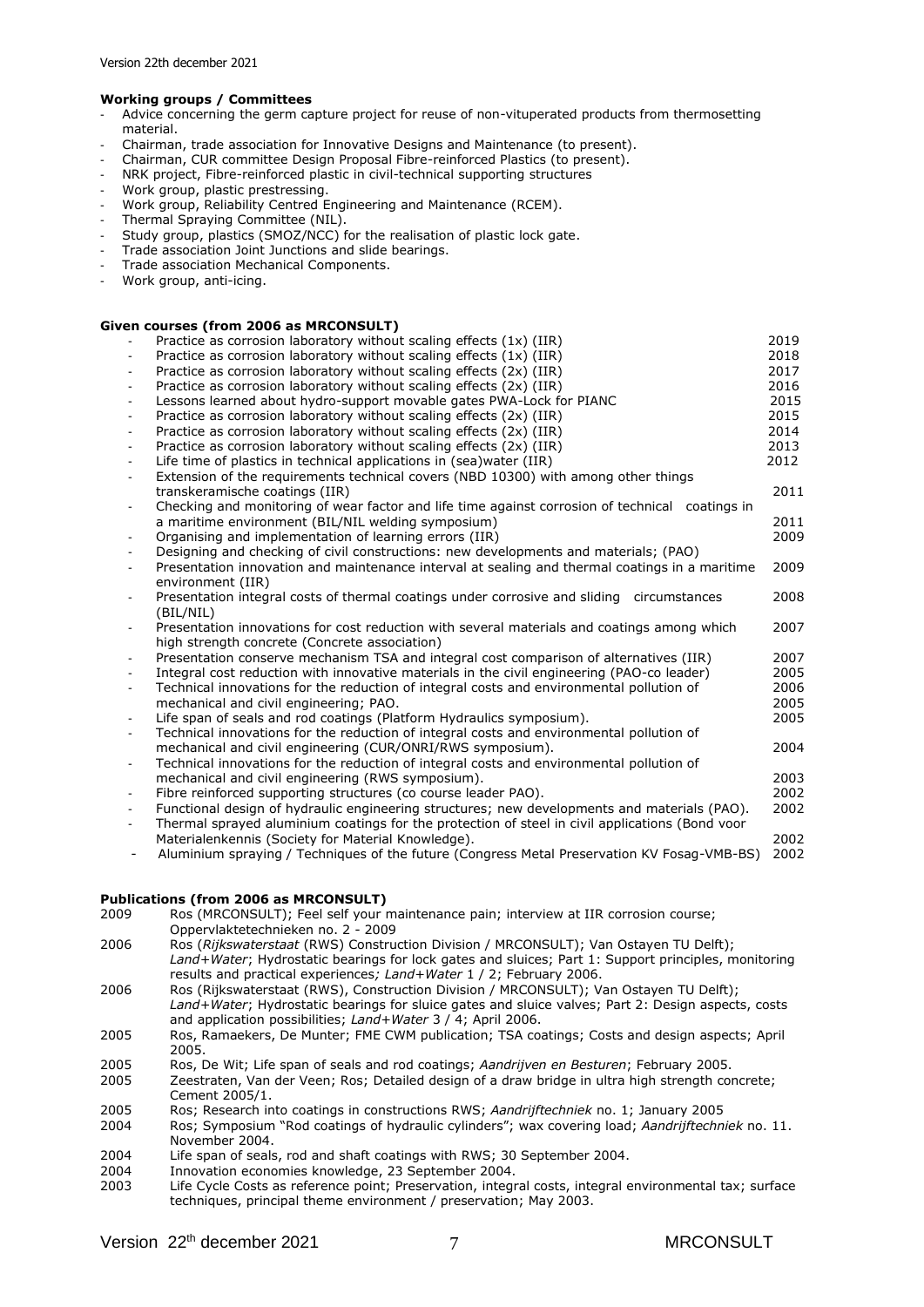- 2002 Co-author; *B200-hefschuiven Stormvloedkering Oosterschelde* (B200-crest gates storm-surge barrier Oosterschelde); Cement 2002-4.
- 2001 Co-author; *Sterk staaltje beton (*Strong story concrete*)*; *De Ingenieur* number 15; 31 August 2001.
- 2001 Concrete sluice gates for the Oosterschelde storm-surge barrier; *Speurwerknieuws*; March 2001.
- 2000 Integral costs sheet pile variants; *Speurwerknieuws*; December 2000.
- 2000 *Betonnen B200 schuiven voor de stormvloedkering Oosterschelde* (Concrete B200 sluice gates for the Oosterschelde storm-surge barrier); *Speurwerknieuws*; December 2000.
- 2000 *Bouwspeurwerknieuws*; Trade Association Innovative Designs and Maintenance.
- 2000 *Land+Water* number 1 + 2; Bridge girder study (draw bridge leaf for traffic load) of HSB (200).<br>2000 *Otar* number 1: Aluminium coatings break-through at *Rijkswaterstaat* (RWS).
- 2000 *Otar* number 1; Aluminium coatings break-through at *Rijkswaterstaat* (RWS).
- 1999 *Bouwspeurwerknieuws;* December 1999; Graduation project ultra strong high strength concrete draw bridge.
- 1999 *Land+Water* number 12 / 1999; New materials for Oosterschelde barrier; plastic and ultra high strength concrete.
- 1999 *Bouwspeurwerknieuws;* December 1999; Graduation project ultra strong high strength concrete draw bridge.
- 1999 *Bouwspeurwerknieuws;* December 1999; Graduation project plastic sluice valve for the Oosterschelde storm-surge barrier.
- 1999 *Land+Water* no. 10 1999; Less maintenance with aluminium coatings.
- 1999 Preservation days; September 1999; Break-through in coatings? (aluminium coatings); Information sheet.
- 1999 *Perspectief*; plastic stay cables; Interview.<br>1999 *Land+Water* no. 1 / 2 1999; Topic plastics
- 1999 *Land+Water* no. 1 / 2 1999; Topic plastics in civil engineering techniques.<br>1999 *Profiel 2*; 21 January 1999; Cathodic Secrets; interview.
- 1999 *Profiel 2*; 21 January 1999; Cathodic Secrets; interview.
- 1998 *Speurwerknieuws*; December 1998; Results of thermal sprayed aluminium coatings study.
- 1998 *Speurwerknieuws*; December 1998; Results of graduation research of plastic stay cable without external energy destruction.
- 1998 *Bouwdienst* magazine; September 1998; Will Andel get the first plastic draw bridge? Interview with R.T. van Tol.
- 1998 *Kunststof* magazine no. 6; August 1998; Rubber balloons protect West Overijssel; Interview.
- 1997 *Speurwerknieuws;* PLASTIC BRIDGE STUDY: plastic road bridges in the Netherlands.<br>1997 VezelVersterkt 4-1997; Input from VezelverSterkt readers.
- 1997 *VezelVersterkt* 4-1997; Input from *VezelverSterkt* readers.
- 1997 *Speurwerknieuws;* September 1997; publication PLASTICS REQUIREMENTS, technical delivery conditions for considering sliding-burdened plastics, including reclamation and recycling plastics.
- 1997 *Speurwerknieuws;* December 1997; Setting up trade association sustainable designs and plastics.
- 1996 *Speurwerknieuws*; Hydro-contact: effect of local mechanical contact on film bearing capacity.
- 1996 *De Constructeur;* February 1996/II; Co-publicist: Friction, wear and lubrication.
- 1994 *OTC* magazine; Construction Division magazine; Construction Division Rijkswaterstaat (RWS) examines costs and benefits of building plastic bridges.
- 1994 Construction division magazine, number 3; September 1994; Sustainable reclaimed wood and recycled plastic in hydraulic engineering.
- 1994 Construction division magazine, number 2; May 1994; To what extent are old slide bearings frictionfree?
- 1993 Construction division magazine, number 2; September 1993; Hydro-guide test results; lock gates can slide on the water maintenance-free for years; part 2.
- 1993 Construction division magazine, number 1; May 1993; Lock gates will slide on wafer-thin waterfilm in the future; part 1.
- 1992 Construction division magazine, number 2; November 1992, Hydrostatic bearings support for new *Oranjesluis* gates.
- 1988 *Wegen Info*; Study of the drawing pressure bearing of the cable-stayed bridges.<br>1987 *Bruggenspraak*; Sliding door study; End of a wheel era?
- 1987 *Bruggenspraak*; Sliding door study; End of a wheel era?
- 1986-'89 *Onderzoeksinfo's* (information on studies) for design, building control, management and inspection. 1982 *Bruggenspraak*; Friction and wear of sliding guides and sliding bearings.
- 1975 *Bruggenspraak*; Construction of the bridges across the *Koopvaarderschutsluis*.

#### **Projects at the Bouwdienst Rijkswaterstaat**

# **Project name Function Period**

| - Graduation study draw bridge in concrete B115                                    |   | Graduation supervisor | $2004 - 2005$    |
|------------------------------------------------------------------------------------|---|-----------------------|------------------|
| - Design/test maintenance-free strokes SVKO                                        |   | Specialist            | $2004 - 2005$    |
| - Life span and tribology with hydraulic cylinders SVKO                            |   | Specialist            | $2003 - 2005$    |
| - Multi-client research TNO in relation to study monitoring                        |   |                       |                  |
| aluminium coatings                                                                 |   | Researcher            | $2003 - 2004$    |
| - Composition of Tribo-book                                                        |   | Specialist            | $2004 - 2005$    |
| - Composition of thermal sprayed coating requirements                              |   | Specialist            | $2000 - 2005$    |
| - Research into life span of seals and rod coatings                                |   | Specialist            | $2003 - 2005$    |
| - Graduation research floating fender in VVK                                       |   | Graduation supervisor | $2003 - 2004$    |
| - Graduation research detailed design B200 draw bridge                             |   | Graduation supervisor | $2003 - 2004$    |
| - Drainage capacity barrier dam Afsluitdijk, tribo-study sliding quides Consultant |   |                       | $2003 - 2005$    |
| - Graduation research stress cable concrete barrier                                |   | Graduation supervisor | $2002 - 2003$    |
| - Spray painting or aluminizing? Choice on the basis of integrated                 |   | Researcher            | $2002 - 2005$    |
| costs and environmental impact                                                     |   |                       |                  |
| - Coefficient of friction of pure UHMWPE uv; Average,                              |   | Researcher            | 2002             |
| Standard deviation, Upper limits                                                   |   |                       |                  |
| - Tribology and sliding load-bearing construction elements:                        |   | Project leader        | 2001 - 2003      |
| Version 22 <sup>th</sup> december 2021                                             | 8 |                       | <b>MRCONSULT</b> |
|                                                                                    |   |                       |                  |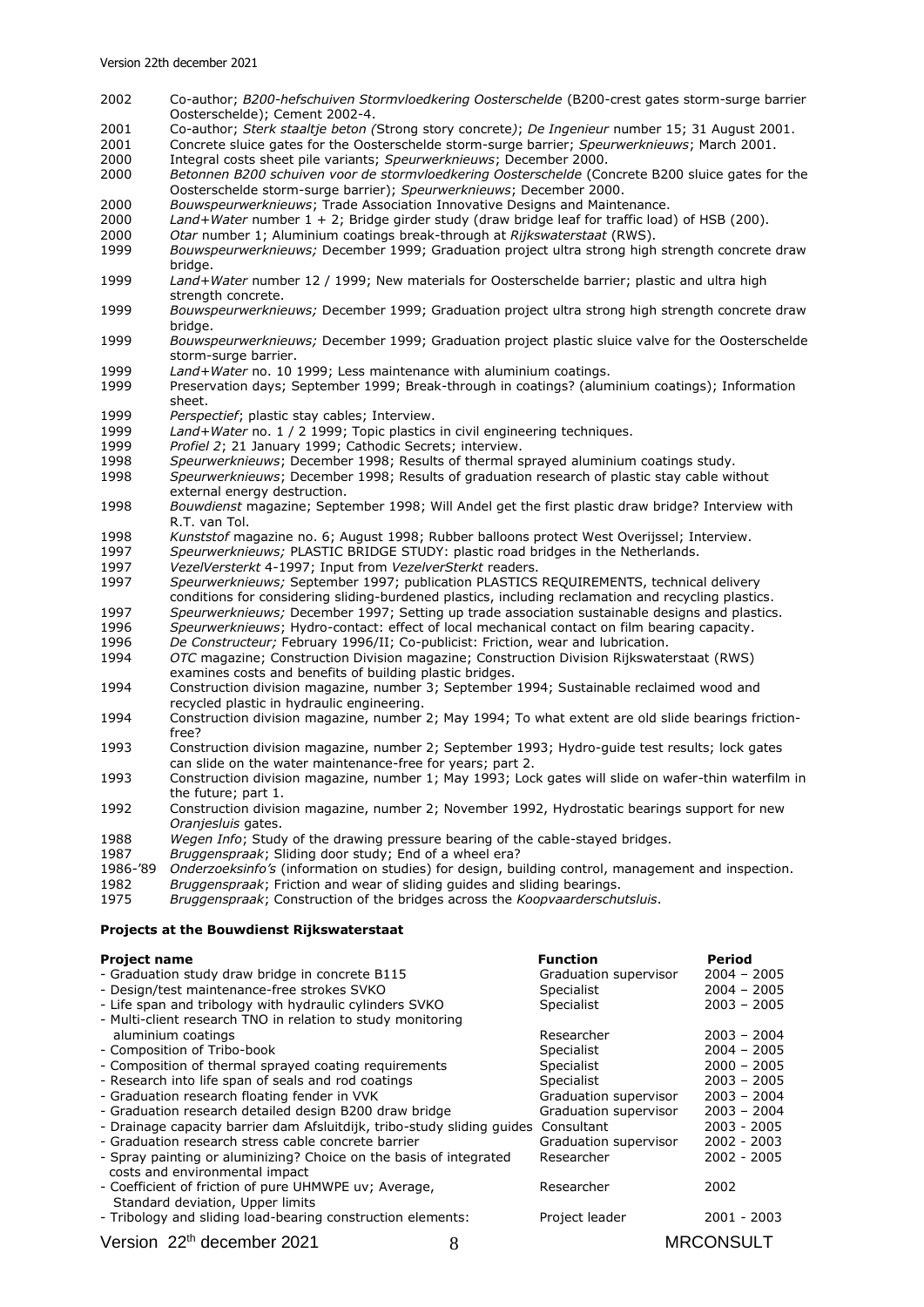| recording of information and implementation                           |                            |                  |
|-----------------------------------------------------------------------|----------------------------|------------------|
| - Aluminium layer: recording of information and implementation        | Project leader             | 2001 - 2003      |
| - Tribology study of coefficient of friction of slide guides ESSSB    | Advisor                    | 2001             |
| - Project group very high strength concrete gate ESSSB                | Advisor                    | 2001 - 2003      |
| - B200 concrete gate Eastern Schelde Storm Surge Barrier ESSSB        | Dissertation supervisor    | $2000 - 2001$    |
| - Aluminium layer: interaction with concrete, adhesion                | Project leader             | $2000 - 2001$    |
| - Study into Maritime Concrete: B110B200 instead of steel?            | Project leader             | $2000 - 2005$    |
| - CUR Committee C124: Recommendations for VVK load-bearing            | Chairman                   | 2000 - 2005      |
| structures                                                            |                            |                  |
| - Plastic gate Eastern Schelde Storm Surge Barrier                    | Dissertation supervisor    | 1999             |
| - Very high strength concrete draw bridge for traffic load            | Dissertation supervisor    | 1999             |
| - Material comparison in costs and environmental impact,              | Adviser                    | 1998 - 1999      |
| pedestrian bridge Noordland                                           |                            |                  |
| - Cathodic protection of sheet pile wall                              | Project leader             | 1998 - 2000      |
| - Protection against corrosion with aluminium coatings                | Project leader             | 1998 - 2005      |
| - Drafting of specifications for metallic coatings                    | Project leader             | 1998 - 2005      |
| - Start Specialist group Innovative Design and Maintenance            | Chairman                   | 1997 - 2005      |
| - Research of clamping theory for collapsible rubber dam material     | Chairman                   | 1997 - 1999      |
| - Plastic arrestor cable for slowing down ships                       | Dissertation supervisor    | 1997 - 1998      |
| - REDOC: drafting of reference document plastics                      | Project leader             | 1998             |
| - Hagestein steel bridge slide supports                               | Advisor                    | 1998 - 1999      |
| - INTMATKOST: Programme Material choice                               | Project advisor            | 1997 - 1999      |
| <b>Integrated Material costs</b>                                      |                            |                  |
| - Study into hydrocontact: elongated hydrostatic/dynamic              | Project leader             | 1997 - 2001      |
| support and sealing of sliding doors                                  |                            |                  |
| - Plastic draw bridge for traffic use                                 | Dissertation supervisor    | 1997 - 1998      |
| - Collapsible rubber dam Ramspol; testing choice of materials,        | Assessor                   | 1997 - 2005      |
| clamp, inspections and monitoring                                     |                            |                  |
| - Aluminium coatings; application of research                         | Assessor                   | 1996             |
| - Inflateble rubber dam Ramspol; investigative study of material of   | Project leader             | 1996 - 1996      |
| dam and clamp construction                                            |                            |                  |
| - Monitoring hydro guides of Prins Willem Alexander Lock              | Researcher                 | 1995 - present   |
| - Rotating seals study                                                | Researcher                 | 1995             |
|                                                                       | Advisor                    | 1995             |
| - Inflatable rubber dam Barrier Kampen                                |                            |                  |
| - Aluminium coatings; mechanism study                                 | Project leader             | 1995 - 1996      |
| - Momaro project; arrestor structures with plastic                    | Advisor                    | 1994             |
| - Road traffic bridge with fibre-reinforced plastic                   | Researcher                 | 1994 - 1998      |
| - Pivot bearings of mitre doors                                       | Project leader             | 1994             |
| - Bergsediep Lock; problem analysis tribology in slide valves         | Researcher                 | 1993             |
| - Inflateble rubber dam Ramspol; preliminary study of rubber dam      | Researcher                 | 1993 - 1994      |
| using plastic material                                                |                            |                  |
| - Kreekrak Bridges; Design innovations Push-pull supports             | Project leader             | 1993             |
| - Aluminium coatings; literature study                                | Initiator / project leader | 1993             |
| - Load-bearing capacity and deformation PE; computational             | Project leader             | 1993 - 1994      |
| quideline                                                             |                            |                  |
| - Design and computational guideline; research into wheel loads       | Project leader             | 1992 - 1994      |
| - Combating ice, ice adhesion                                         | Researcher                 | 1992             |
| - Bridge Katerveer 2; measurement of friction in old slide            | Researcher                 | 1992             |
| supports                                                              |                            |                  |
| - Recycling plastics and sustainably harvested wood;                  | Project leader             | 1991 - 1995      |
| study                                                                 |                            |                  |
| - Eastern Schelde Storm Surge Barrier; cath. protection;              | Advisor                    | 1991 - 1992      |
| Plastic tubes                                                         |                            |                  |
| - Nieuwe Oranje Lock, prototype slide track for the sliding lock      | Project leader             | 1990 - 1994      |
| gate                                                                  |                            |                  |
| - Plastic slide bearings study                                        | Researcher                 | 1990 - 1999      |
| - Plastic (GVK) sliding gate study                                    |                            | 1990 - 1995      |
|                                                                       | Project leader             |                  |
| - Translating seals study                                             | Project leader             | 1990             |
| - Kreekrak bridges; Damage analysis push-pull supports                | Researcher                 | 1989             |
| - Roompot Lock; Damage analysis wheel guide                           | Researcher                 | 1988             |
| - Eastern Schelde Storm Surge Barrier; stick slip prevention seals    | Advisor                    | 1988             |
| of the hydraulic cylinders                                            |                            |                  |
| - Corrosion prevention in designs                                     | Advisor                    | 1987             |
| - Storm Surge Barrier Nieuwe Waterweg;                                | Advisor                    | 1987             |
| Plastic slide surfaces ball hinge                                     |                            |                  |
| - Corrosion proof sprayed layers study                                | Project leader             | 1986 - 2005      |
| - Sliding lock gate investigation hydro guide Oranje Lock             | Initiator/project leader   | 1985 - 2005      |
| - Discharge sluice Haringvliet; tribology slide bearings of the guide | Advisor/researcher         | 1985 - 1990      |
| wheels                                                                |                            |                  |
| - Slide supports; problem analysis and tribological investigation     | Researcher                 | 1985 - 1994      |
| - Kreekrak Sluices; guide 256 wall gates of plastic                   | Advisor/researcher         | 1984             |
| - Navigational locks Hansweert; Gate guide of plastic                 | Advisor/researcher         | 1983             |
| - Advisory projects analysis of existing structures;                  | Researcher                 | 1981             |
| prototype measurements                                                |                            |                  |
| - Noorder Lock IJmuiden; gate loads with and without storm;           | Researcher                 | 1980 - 1984      |
| Version 22 <sup>th</sup> december 2021                                |                            | <b>MRCONSULT</b> |
| 9                                                                     |                            |                  |